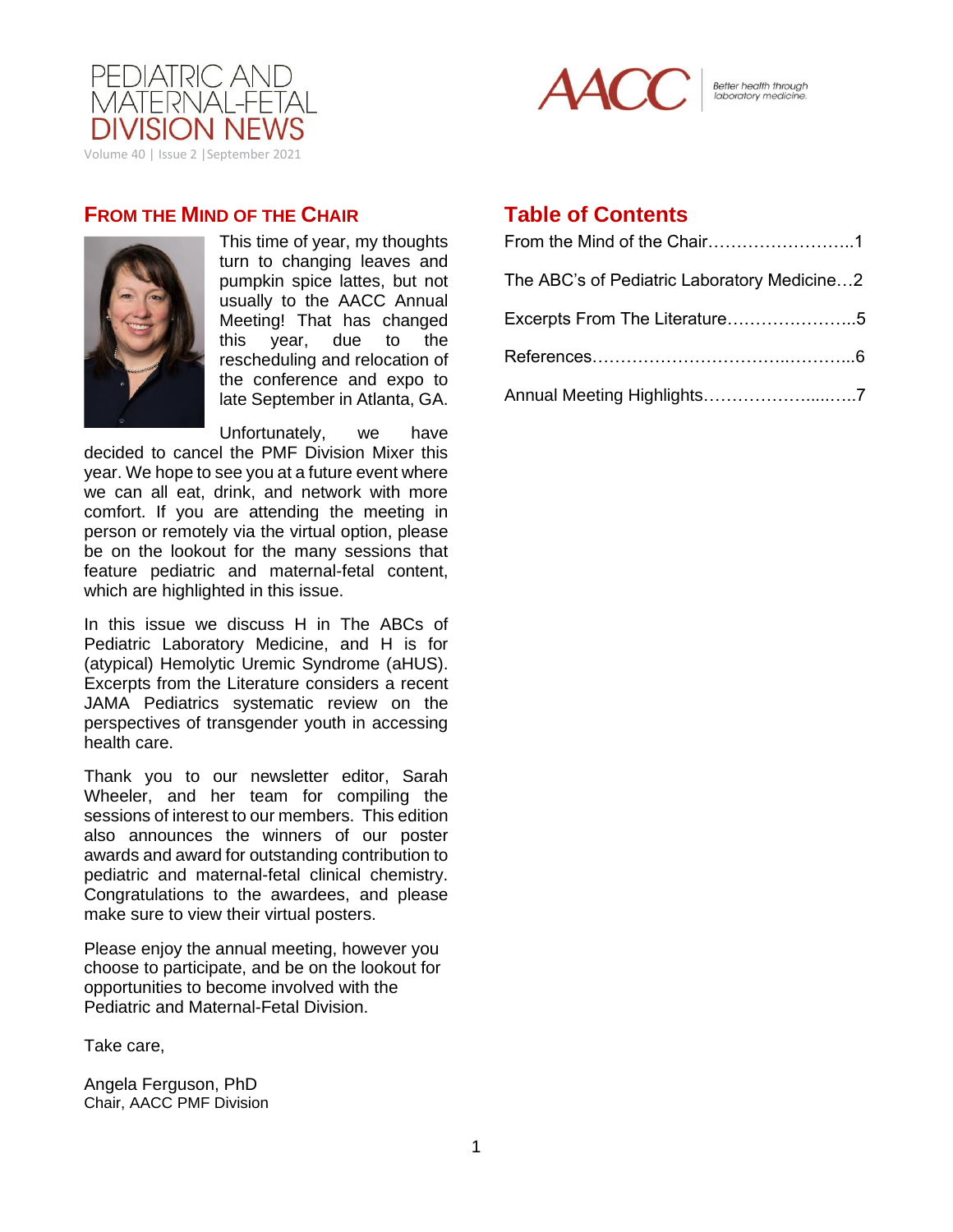

### **H is for (atypical) Hemolytic Uremic Syndrome**



**Brooke Andrews, PhD** Clinical Chemistry Fellow Department of Pathology & Laboratory Medicine University of Kentucky College of Medicine



### **Alison Woodworth, PhD, DABCC, FAACC**

Professor, Pathology & Laboratory Medicine Director, Core Clinical Laboratory & Point of Care **Testing** University of Kentucky Medical Center



#### **Alexander J. Fenwick, MD**

Assistant Professor, Pathology & Laboratory Medicine Director, Apheresis Associate Director, **Microbiology** University of Kentucky College of Medicine

### **Definition & Etiologies**

Hemolytic uremic syndrome (HUS) is one of the thrombotic microangiopathies that is characterized by the triad of hemolytic anemia, thrombocytopenia, and renal impairment. Over 90% of HUS cases are caused by Shiga toxinproducing *E. coli* (STEC) infection [1]; the remaining, non-STEC associated cases are

categorized as "atypical HUS (aHUS)" after ruling out other possible infectious and metabolic etiologies as well as thrombotic thrombocytopenia purpura (TTP) [2,3]. Primary aHUS often results from the combination of genetic predisposition plus a triggering event such as an acute infection or pregnancy [4]. Interestingly, SARS-CoV-2 has been implicated as one such triggering event for both new-onset aHUS and relapses [5,6]. Secondary aHUS has been associated with malignancy, HIV, transplantation, drug toxicities, and autoimmune diseases, among others [3,4]. The prevalence of aHUS in the United States is estimated at 2 per million individuals and comprises approximately 5-10% of all HUS cases. An estimated 40% of aHUS cases occur in young children, generally within the first few months of life. While there appears to be no gender predilection for pediatric patients, adult women are more commonly affected than men, which may be a result of pregnancy [3,7].

Atypical HUS is either caused by dysregulation of the alternative pathway of complement or autoantibodies to Factor H, a complementregulating protein. A simplified representation of this pathway including pathological mutations is illustrated in Figure 1. Mutated genes linked to aHUS include complement regulators: complement factor H (*CFH*), membrane cofactor protein (*MCP, CD46*), and complement factor I (*CFI*) and activators: complement factor B (*CFB*) and complement component 3 (*C3*). Other implicated mutations involve members of the coagulation pathway: thrombomodulin, diacyglycerol kinase ε (DGKE) and plasminogen [8]. Unfortunately, no mutation or autoantibody is identified in 40-50% of aHUS cases [9].

Although anti-factor H autoantibodies have been observed in patients with genetic variants in *CFHR1*, autoantibodies can exist exclusive of a complement mutation. An estimated 25-50% of pediatric cases of aHUS involve autoantibodies but their presence is detected in less than 10% of adult cases. Antibody-mediated disease elicits an equally severe presentation as mutation, with 30% of cases progressing to end-stage renal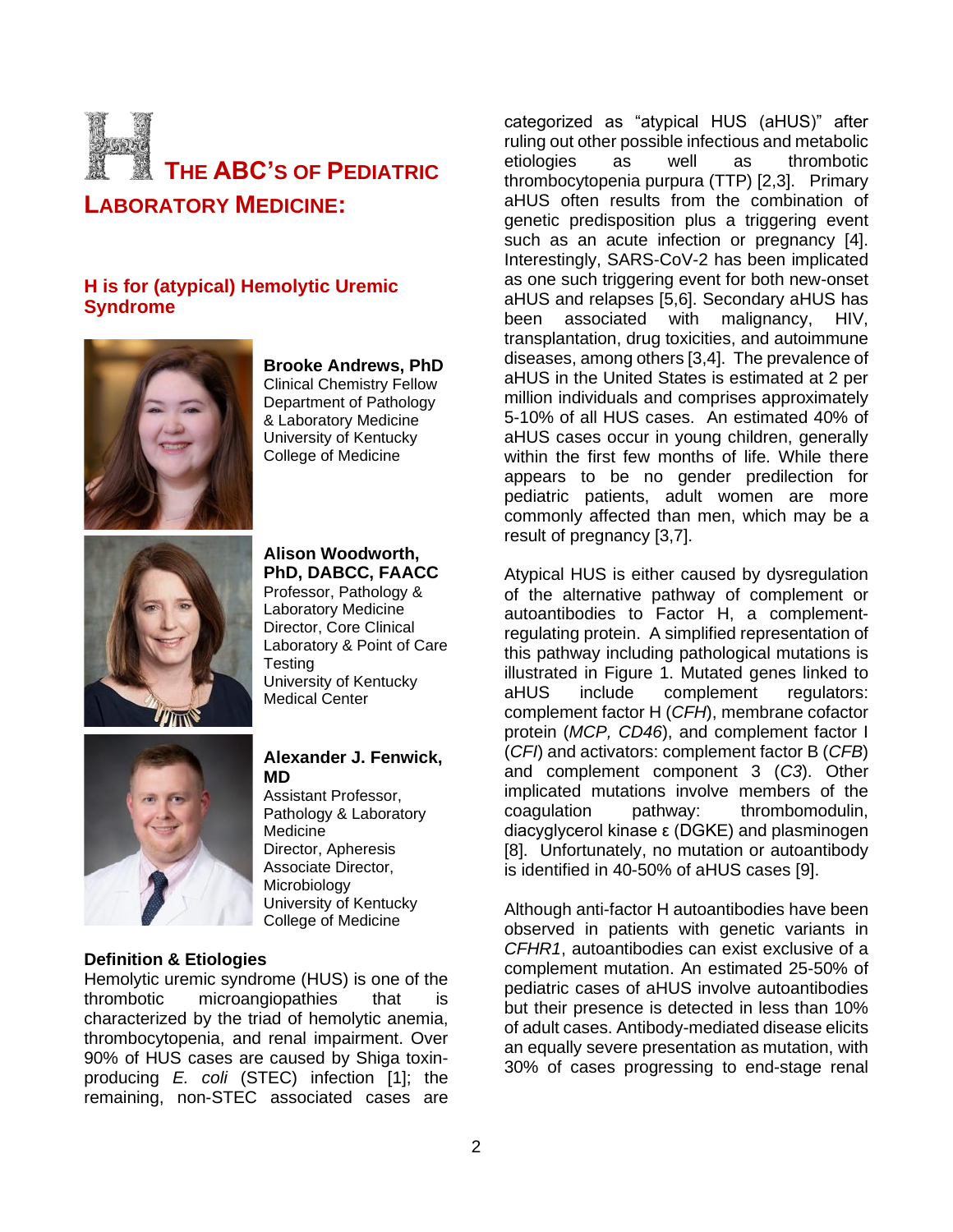

**Figure 1. Simplified alternative pathway of complement. C3 hydrolyzes to C3b, which combines with Bb, a product of complement factor B (CFB) to yield C3 convertase. Addition of a second unit of C3 produces C5 convertase, which cleaves C5 into C5b, a requisite component of the membrane attack complex. Eculizumab, a monoclonal antibody therapeutic, binds to C5 convertase and inhibits C5 cleavage. Common pathogenic gene mutations in aHUS are shown at relevant stages in boxes. Complement factor H (CFH) autoantibodies also shown. Adapted from Ref 1.**

disease (ESRD) and 40-60% of cases demonstrating abnormally low levels of C3 [3,8].

#### **aHUS is a Diagnosis of Exclusion**

As a subset of thrombotic microangiopathy (TMA), clinical manifestations of HUS and aHUS include anemia, thrombocytopenia, elevated LDH, decreased haptoglobin, and the presence of schistocytes in a blood smear [3,4,10]. aHUS is a diagnosis of exclusion, requiring ruling-out of toxin- or infectious HUS, metabolic (cobalamin) etiologies, and TTP. Testing for STECassociated HUS is primarily based on molecular (i.e. polymerase chain reaction, PCR) detection of the *stx* toxin genes and STEC and/or isolation of bacteria from culture. Other potential infectious etiologies (i.e. *Streptococcus pneumoniae*, influenza virus H1N1, human immunodeficiency virus, cytomegalovirus, human herpesvirus 6, or parvovirus) can be identified via routine microbiology testing such

as virus-specific blood or sputum cultures and/or PCR-based antigen detection [8,10]. Cobalamin C defect-HUS is suspected when plasma concentrations of homocysteine and methylmalonic acid are elevated with concurrently decreased plasma methionine. Confirmatory diagnosis requires sequencing of the *MMACHC* gene [3]. TTP is diagnosed based on an ADAMTS-13 activity of <10% and/or the presence of antibodies/inhibitors against ADAMTS-13, both of which can be obtained via commercial testing [10]. Rapid differentiation of TTP from aHUS is crucial because therapeutic plasmapheresis, the primary intervention for TTP, has limited value for most aHUS patients except in autoimmune-related cases [2-4].

Exclusion of metabolic or infectious causes and sufficient ADAMTS-13 activity imply complement involvement.

#### **Treatment**

Empiric treatment of a TMA must include plasma (either plasmapheresis or infusion) until TTP can be ruled-out. Although removal of mutant complement proteins is achievable via plasma exchange (American Society for Apheresis, ASFA category III indication), the utility of therapeutic plasmapheresis in aHUS is largely limited to removal of anti-factor H autoantibodies (ASFA category I indication) [3,11]. Plasma therapy is also generally more successful in conjunction with immunosuppression; the fiveyear risk of relapse for antibody-mediated aHUS falls from 60% to 10% when both therapies are administered [8]. Anti-FH antibody titers have the potential to guide therapy, with a normal threshold of 100-150 AU/mL [12,13].

Eculizumab (Soliris, Alexion Pharmaceuticals, Inc., Boston, MA, USA), a commercially available humanized anti-C5 monoclonal antibody therapy approved by the FDA in 2011, is the primary therapy for aHUS. Antibody binding inhibits the cleavage of C5 by C5 convertase, thereby preventing formation of C5a (anaphylatoxin, pro-inflammatory) and the C5b-9 terminal complement membrane attack complex [2,3,8,13,14]. Eculizumab has been shown to be effective in aHUS cases regardless of whether a specific complement-related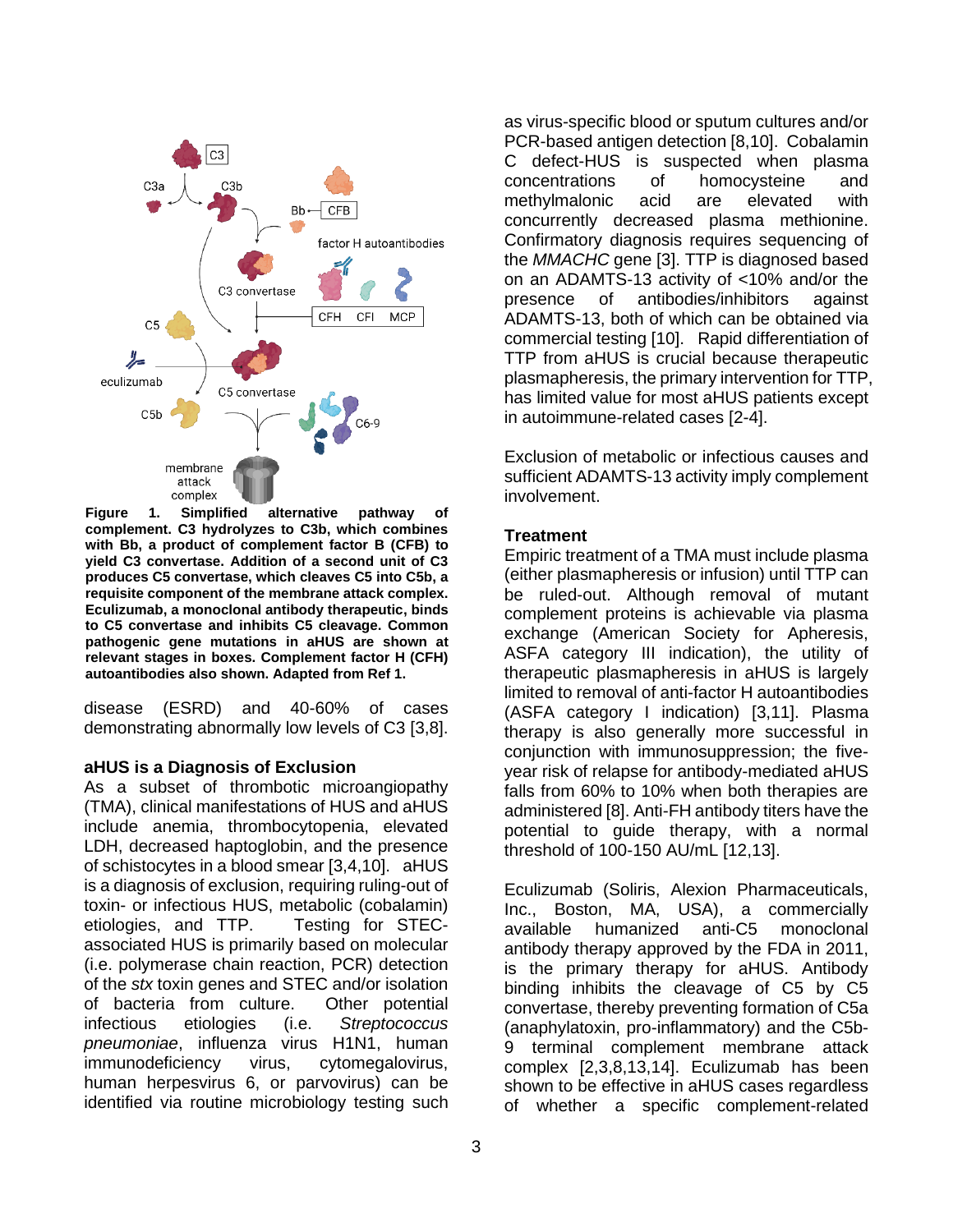genetic mutation has been identified [3,8]. A longer-acting derivative of eculizumab, ravulizumab-cwvz (Ultomiris, Alexion Pharmaceuticals, Inc., Boston, MA, USA), was recently approved (2019) for patients over one month of age. Use of ravulizumab in place of eculizumab allows for the time between doses to be extended from two to eight weeks [15].

For patients with non-antibody mediated aHUS, rapid exclusion of TTP from the differential diagnosis is critical. Multiple studies have demonstrated that early administration of eculizumab (within 24-48 hours of acute symptom onset) yields improved patient outcomes and that it is more effective than plasma therapy [2,8,16]. Given the adverse outcomes associated with delayed treatment, it is reasonable to consider administering eculizumab without an identified genetic complement defect.

### **Monitoring Therapy**

As complement blockade therapy is both costly (>\$600,000/year) and heightens the risk for infections with encapsulated bacteria (including meningococcal meningitis), there has been a recent focus on how to best monitor eculizumab treatment and/or establish the therapy duration [8,9,17-19]. Hemoglobin, platelet count, LDH, and haptoglobin do not necessarily reflect the degree of complement blockade, nor do C3 or C5 concentrations or activities. Normal plasma concentrations of C3 should also not be taken as evidence for a lack of genetic mutation [3].

Complement function is best assessed by a hemolytic assay of total complement activity, CH50. In the historical Mayer method, patient serum is incubated with sheep erythrocytes, which elicit complement-based formation of the membrane attack complex and leads to spectrophotometrically quantifiable hemolysis; a serum dilution ratio is reported at which 50% hemolysis is observed. Most modern automated methods use synthetic liposome lysis assays [20]. Due to methodological variation, it is important to be cognizant of the assay employed. During treatment with eculizumab, CH50 should fall below 10% within an hour of initial administration [3]. However, CH50 is unsuitable

for patients with homozygous *CFH* deficiency because these patients have a permanently undetectable activity [8]. Checking for complement blockade during therapy is generally unnecessary unless there are clinical indications of apparent resistance to treatment or relapse. In clinical trials, trough concentrations of eculizumab > 100 μg/mL have been associated with complete complement blockade [3].

Remission is indicated by a normal platelet count and LDH activity, the absence of hemolysis, and stable kidney function [9]. However, as there is a risk of relapse, strict patient monitoring is suggested and discontinuation of complement blockade therapy should be considered on a case-by-case basis. A minimum of 6-12 months of treatment is recommended and discontinuation is not advised for patients who received a renal transplant, those suffering recurrent relapses, or for children under 5 years of age [3]. Short-term studies on eculizumab cessation indicate higher risk of relapse in patients with identified *CFH* or *MCP* mutations, albeit in small sample populations [2,8,18,19]. Thus far, no studies have examined the risk of non-relapse sequelae (e.g. stroke, myocardial infarction) in aHUS patients after discontinuing eculizumab [9].

### **The Role of Genetic Testing in aHUS**

During a patient's first episode of aHUS, genetic screening is appropriate after thorough exclusion of other etiologies of TMAs as different mutations have been linked to distinct prognoses and risks of relapse [2,3,8,9]. The most common genetic abnormalities identified in aHUS are described in Table 1. Less common but clinically significant mutations include *CD46*, *THBD*, *CFHR1*, and *CFHR5* [13]. If genetic testing has not yet been performed in cases of relapse or when a hereditary defect is suspected (i.e. two or more family members are affected greater than 6 months apart, excluding a common triggering infection), it may be valuable to identify any relevant mutation. Detection of a known mutation confirms a complement-dependent diagnosis. Genetic screening of the recipient is essential prior to kidney transplantation from a living related donor due to the increased risk of allograft loss. In general, the presence of a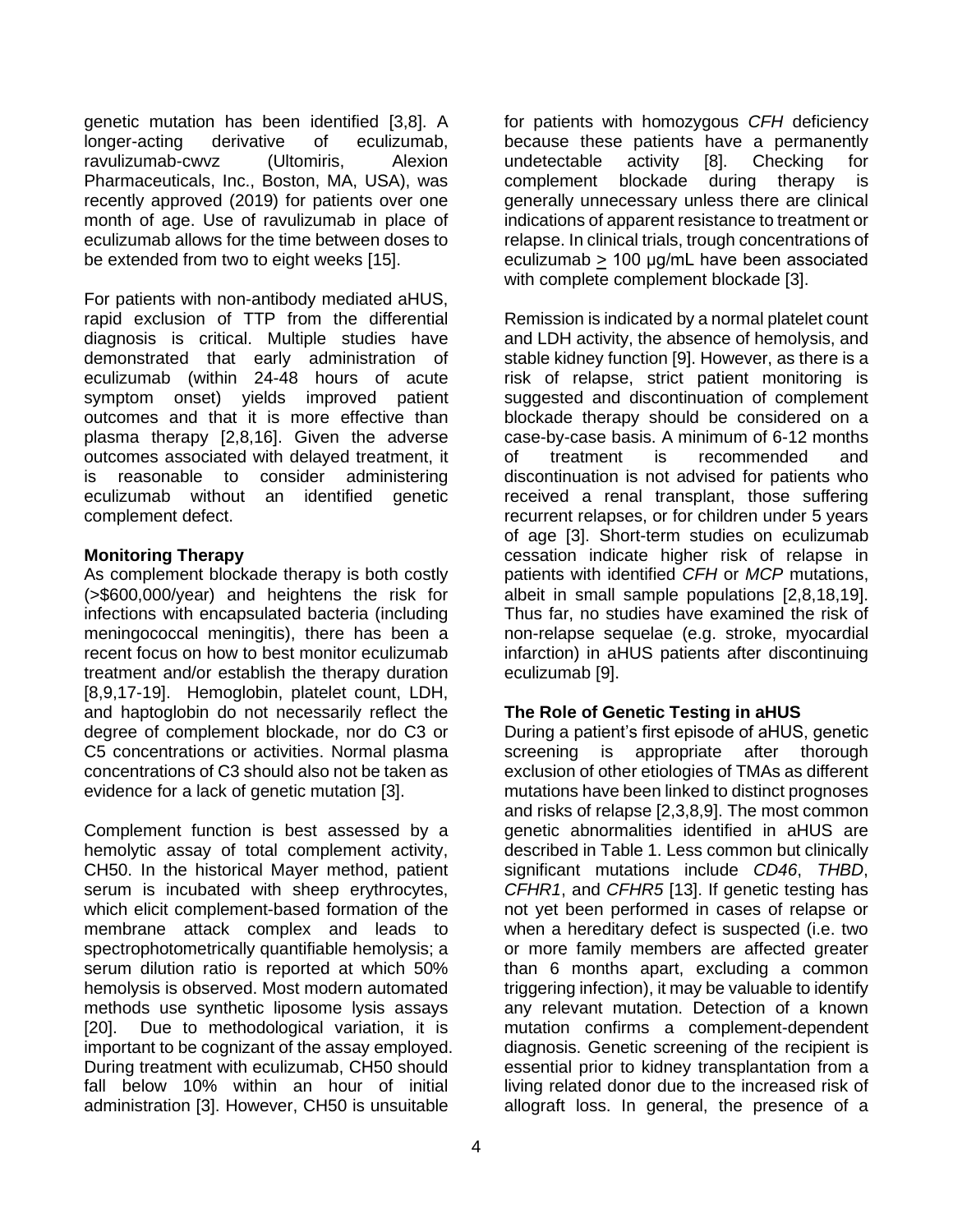pathogenic mutation, especially *CFH* or *MCP* is associated with a high risk of relapse [8].

**Table 1. Summary of the most common genetic mutations identified in aHUS. Data are from references 9 a , 2<sup>b</sup> , 3<sup>c</sup> , and 8<sup>d</sup> .**

| Gene                | $%$ of<br>aHUS         | Age of Onset<br>$(years)^d$  | $\downarrow$ C3<br>(% cases) <sup>d</sup> | <b>ESRD</b><br>(% cases) | Relapse<br>(within 5<br>years) <sup>d</sup> |
|---------------------|------------------------|------------------------------|-------------------------------------------|--------------------------|---------------------------------------------|
| CFН                 | $25%$ <sup>a</sup>     | $2$                          | 70%                                       | 60-80%b                  | 20-40%                                      |
| <b>MCP</b>          | $10%$ <sup>a</sup>     | $>1$ , generally<br>$2 - 12$ | 0%                                        | $6 - 38%$                | 80%                                         |
| C <sub>3</sub>      | $< 5\%$ <sup>a</sup>   |                              | 70%                                       | $>60\%$ <sup>b</sup>     | 20-40%                                      |
| <b>CFB</b>          | $< 5\%$ <sup>a</sup>   | ۰                            | 100%                                      | 70% <sup>b</sup>         |                                             |
| <b>CFI</b>          | $5 - 10%$ <sup>a</sup> | $2$                          | 60%                                       | $58%^{b}$                | 20-40%                                      |
| <b>DGKE</b>         | $3 - 8%$               | < 1                          | 21%                                       | $7\%$ <sup>d</sup>       | 80%                                         |
| <b>Unidentified</b> | 40-50% <sup>a</sup>    |                              |                                           | $27%^{d}$                | 20-40%                                      |

#### **Summary and Clinical Considerations**

Atypical HUS is a complex and life-threatening genetic and/or autoimmune condition in which dysregulation of the alternative pathway of the complement cascade leads to autonomous complement activation and TMA. Rapid diagnosis and rule out of overlapping syndromes is critical to effective treatment of patients with aHUS. Empiric plasma therapy for TMA is ineffective against complement dysregulation (i.e. aHUS) unless coupled to immunosuppression in patients with autoantibodies against Factor H. Eculizumab therapy is exclusively recommended in nonantibody-associated cases of aHUS, and treatment should be initiated well before the results of any confirmatory genetic testing would return. The resolution of symptoms with complement blockade therapy strongly suggests a complement-mediated etiology and the absence of an identified mutation neither excludes a diagnosis of aHUS nor indicates that eculizumab will be ineffective. Thus, gene sequencing currently seems to hold the most value for genetic counseling. Penetrance of aHUS with an associated mutation is approximately 50% and carrier status could be useful information for family members and future reproduction [8]. Specific mutations may predict risk for future relapse after treatment cessation, but more studies are needed to confirm this link. Long-term outcome studies are needed to carefully assess the utility of genetic testing in aHUS patients.

#### **(References on pg. 9)**

# **Excerpts from the Literature**



**Emily L Gill, Ph.D.**

Clinical Chemistry Fellow Children's Hospital of Philadelphia University of Pennsylvania

# **Affirmative Healthcare for Transgender Youth**

Transgender youth are at high-risk for exposure to prejudice and discrimination, which are forms of minority stress [1]. Minority stress refers to unique, added stress that results from marginalization (above and beyond general, universally-experienced stress) [1]. Minority stress has been linked to health disparities among transgender youth, including increased risk for psychiatric disorders such as anxiety, depression, and substance use disorders, among others. Transgender youth are more likely to die by suicide, compared to the general population, illustrating the severity of these disparities [2, 3]. There are also a number of unique healthcare stressors for transgender youth that must be understood by providers, including parental consent, psychiatric evaluations, and access to providers who specialize in adolescent gender dysphoria.

A recent systematic review by Chong et al., published in JAMA pediatrics and entitled "Experiences and Perspectives of Transgender Youths in Accessing Health Care," identifies themes regarding healthcare experiences of transgender youth; the negative experiences that the authors highlight can be prevented through the practice of inclusive, affirmative healthcare [4]. The authors underscore a need for breaking down barriers to affirming therapies by removing stressors. Chong et al., affiliated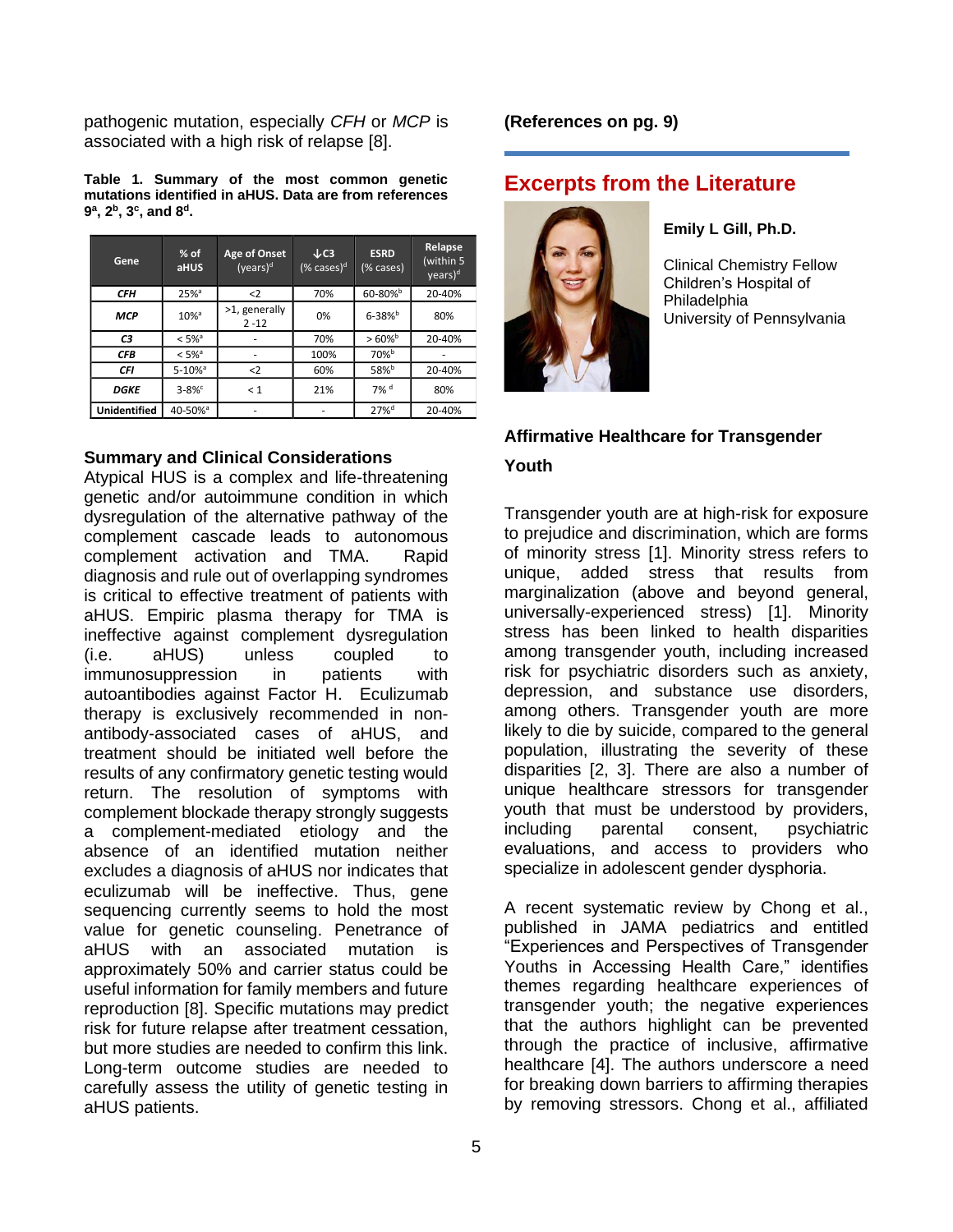with various institutions across Australia and the Netherlands, conducted a systemic review and thematic synthesis of primary qualitative studies of transgender youth (9-24 years old), following Enhancing Transparency of Reporting the Synthesis of Qualitative research (ENTREG) guidelines. Exclusion criteria removed studies in which participants did not identify as transgender, non-English language articles, and any data corresponding to non-binary individuals because the studies did not elaborate on data specific to that population. Chong et al., focus their review on qualitative studies that specifically focus on individuals whose gender identity does not align with their sex assigned at birth but who still identify within the gender binary of man and women. To ensure quality in research they also evaluated each study using Consolidated Criteria for Reporting Qualitative Research (COREQ). They also cross-checked selected references in terms of eligibility criteria and transparency of reporting criteria. The authors settled on 91 articles from 17 different countries, with a total of 884 participants.

This review identified 6 main themes within the research that both discourage and encourage transgender youth in seeking healthcare, including: 1) pervasive stigma and discrimination in healthcare, such as fear of transphobia, 2) vulnerability and uncertainty in decision-making, such as the burden of needing to educate physicians on transgender identities, 3) systemic barriers to gender-affirming therapies/surgeries, such as puberty-blockers, 4) internalized fear of consequences, such as being outed by anatomical exposure, 5) prejudice undermining efforts to seek out healthcare due to societal marginalization, and 6) feeling of affirmation and allyship. These first five themes highlight social and institutional barriers to high-quality, culturally-sensitive healthcare. These barriers exacerbate gender dysphoria and risky behaviors by encouraging transgender youth to avoid healthcare altogether. This avoidance of care may include preventative care, such as a PAP smear for a transman or a prostate exam for a transwoman when they become of age, due to the harmful impacts of prejudice and discrimination. The final theme, however, serves to facilitate access to healthcare and includes

positive experiences such as an affirmed gender identity, leading to increased confidence in pursuing gender-affirming treatment(s), and finding allyship in providers. It is important to note that similar negative experiences in healthcare have also been reported by nonbinary (gender non-confirming) populations [2].

Studies of this nature that both highlight and integrate important research from the social sciences are of great importance for minority visibility in healthcare. Chong et al., present a strong case for focusing on inclusive, affirming care by first acknowledging the barriers faced by minority populations, followed by making a conscious decision to educate ourselves on how we can achieve equity in healthcare for all. Support and affirmation of gender identity are key protective factors for transgender youth that have been linked to improved health and wellbeing outcomes [2, 4]. Thus, it is essential that healthcare providers support transgender youth and affirm their identities through a culturallysensitive lens, improving their healthcare experiences and empowering them to seek care, including gender-affirming treatment(s).

Increasing provider education and improving accessibility to specialized services for transgender youth should be a priority, breaking down barriers to healthcare for all. Nonetheless, healthcare has a long way to go to ensure equity and inclusion for all populations, especially underserved, at-risk groups such as transgender youth. It is essential that we learn from studies like the one by Chong et al., and that strategies are put in place to improve quality of care, and, ultimately, health outcomes.

### **References**

1. Meyer IH. Prejudice, Social Stress, and Mental Health in Lesbian, Gay, and Bisexual Populations: Conceptual Issues and Research Evidence. Psychol Bull. 2003, 129, 674–97.

2. The Trevor Project National Survey 2020 [Internet]. [cited 2021 Sep 16]. Available from: https://www.thetrevorproject.org/survey-2020/

3. Tebbe EA, Moradi B. Suicide risk in trans populations: An application of minority stress theory. J Couns Psychol. 2016, 63, 520–33.

4. Chong LSH, Kerklaan J, Clarke S, Kohn M,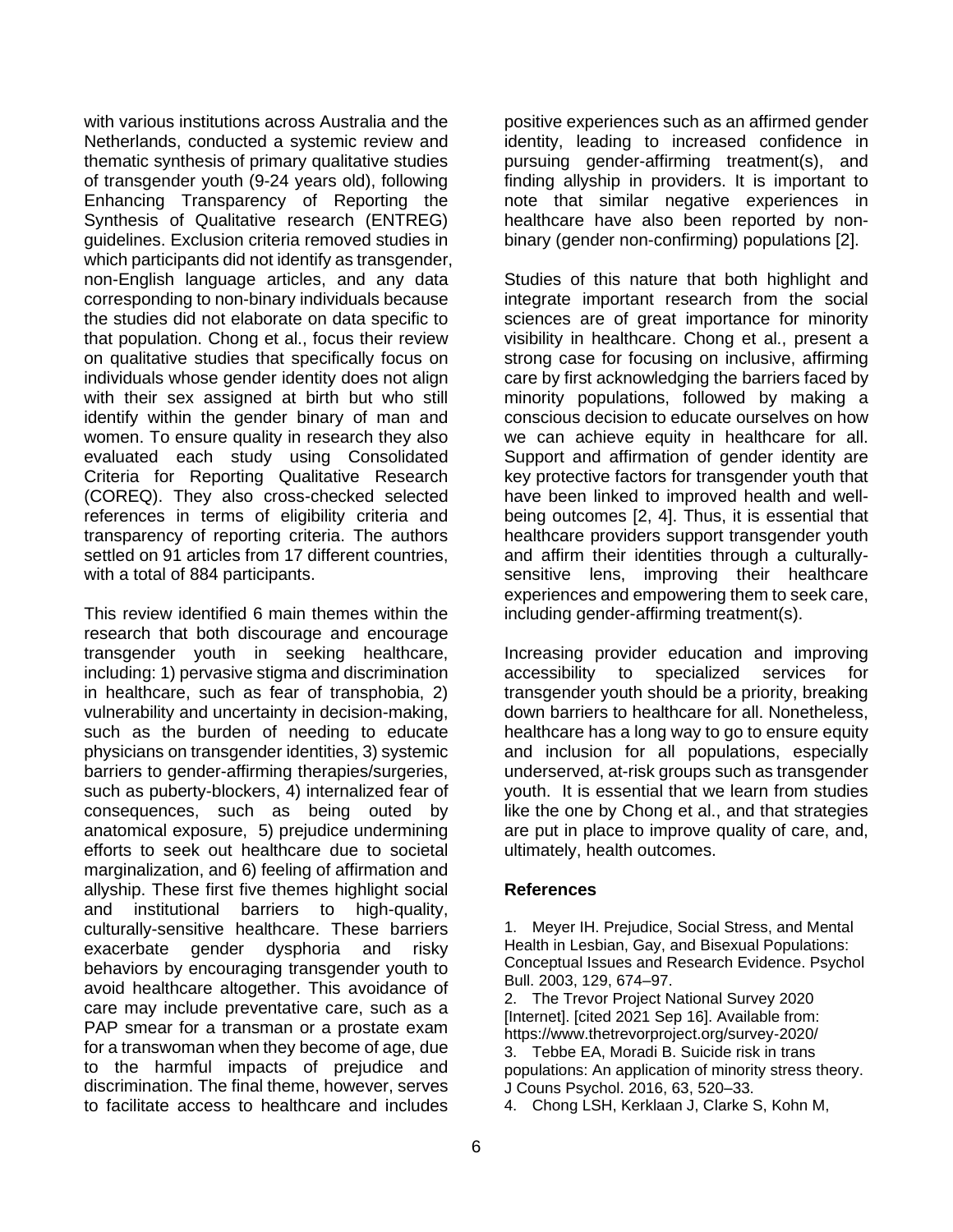Baumgart A, Guha C, et al. Experiences and Perspectives of Transgender Youths in Accessing Health Care: A Systematic Review. JAMA Pediatr. 2021.

# **2021 AACC ANNUAL SCIENTIFIC MEETING & CLINICAL LAB EXPO: PMF Sessions of Interest and Meeting Highlights September 26-30, 2021**

# Sunday September 26<sup>th</sup>

**Opening Plenary:** 

Regina Barzilay, PhD 11001 Artificial Intelligence in the Clinic: Strengths, Weaknesses, and Opportunities

### Monday September 27th

#### Roundtables:

42130 and 52230 Cell Free DNA in Prenatal Care Setting: Current Practices and Future Developments

#### Plenary:

Margaret Liu, MD, DSchc, MDhc, FISV 12001 COVID-19: Vaccines and the Tango of Viral Evolution and Host Immune Responses

#### Scientific Sessions:

32106 Conventional and Modern Approaches To Assessing Pediatric Growth Hormone Deficiency

32221 Case Studies in the Use of Emerging Technologies in Pediatric Laboratory Medicine

# Tuesday September 28<sup>th</sup>

#### Roundtables:

43101 and 53201 Biochemical Genetics 101: Laboratory Testing for Inborn Errors of Metabolism - A Case-Based Discussion

43110 and 53210 Harmonizing Pediatric and Adult Lipid Reporting: The Canadian Society of Clinical Chemists (CSCC) Harmonized Reference Interval (hRI) Working Group

43111 and 53211 Hemoglobinopathies and Thalassemias: Techniques and Interpretation

#### Plenary:

Bonnie Ramsey, MD and Caley Mauch

13001 The Remarkable Journey from Bench to Bedside: Changing Lives of Individuals with Cystic Fibrosis

#### Scientific Sessions:

33104 The Right Tools for the Job: The Diagnosis, Treatment, and Complications of Hemoglobinopathies

# Wednesday September 29th

#### Plenary:

Holden Thorp, PhD 14001 Curating and Documenting Research During Chaos: Lessons from COVID-19 and Beyond

#### Scientific Sessions:

34110 What's New in Newborn Screening?

34226 Congenital and Acquired Bleeding Disorders: Properly Interpreting Coagulation Assays for Accurate Coagulopathy Diagnosis

34230 The Role of the Clinical Laboratory in the Diagnosis, Management, and Understanding of MIS-C: An Update

# Thursday September 30<sup>th</sup>

#### Plenary:

Wilbur Lam, MD, PhD 15001 Clinical Translation of Engineered Microsystems: From COVID-19 to Hematology and **Hemostasis**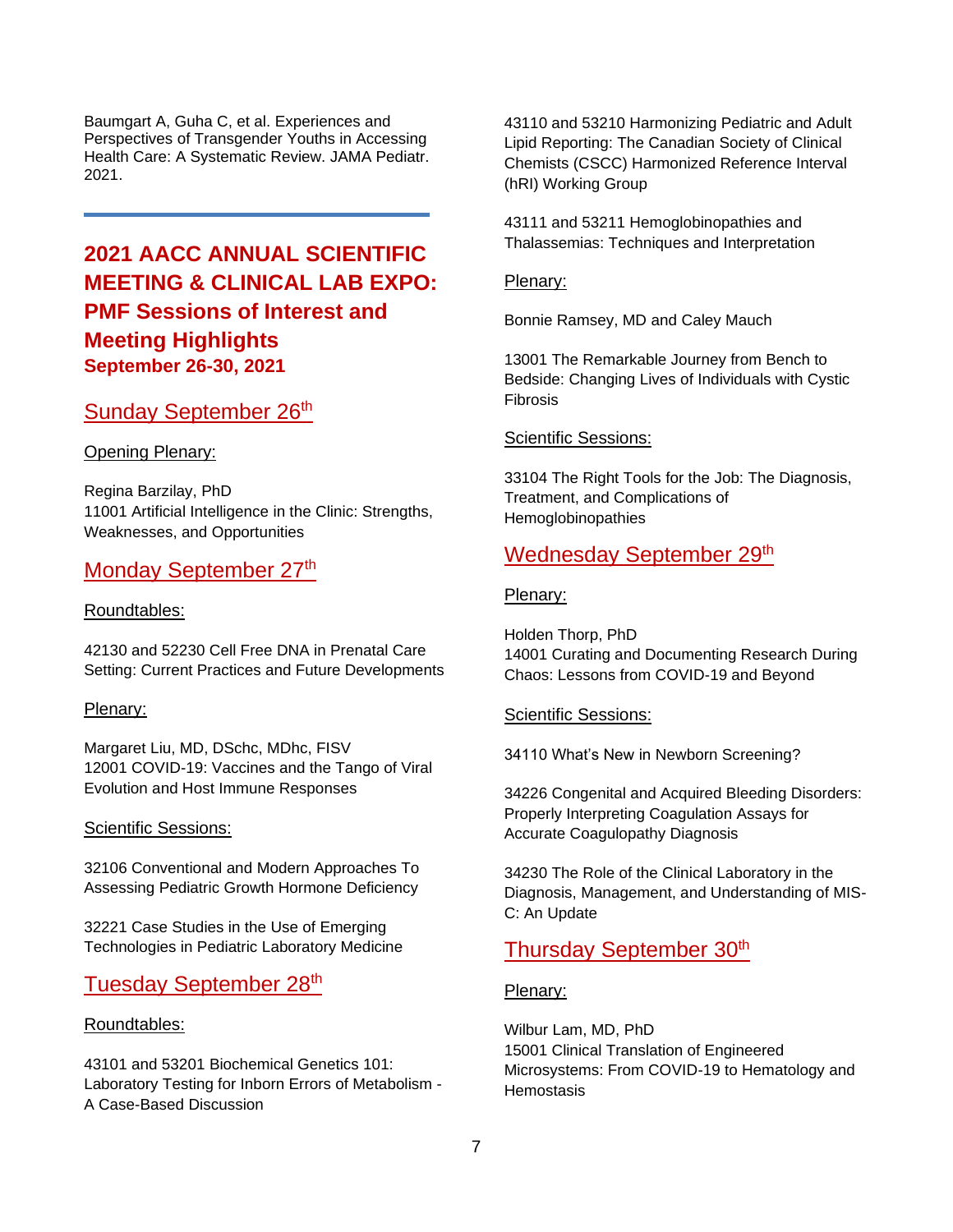#### Scientific Sessions:

35103 Laboratories Ally with Clinicians in Mitigating the Burden of Heart Disease from Childhood

### **PMF Division Awardees**

*Please help us congratulate the winners of this year's PMF Division Awards on the Artery!* 

### **Best Abstract by a Student or Young Investigator:**

### **Jessica Miller PhD**

Clinical Chemistry Fellow University of Toronto Title: Beyond 25(OH)D: Using the Vitamin D Metabolite Ratio to Assess Vitamin D Status

# **Best Abstract:**

#### **Tatiana Yuzyuk, PhD**

ARUP Laboratories and University of Utah School of Medicine Title: Abnormal lipoprotein particle profiles in children and adolescents with Cystic Fibrosis: the effects of modulator therapy

# **Outstanding Contributions to Pediatric Maternal-Fetal Laboratory Medicine:**



#### **Michael L. Astion, MD, PhD**

Medical Director Department of Laboratories Seattle Childrens Hospital Clinical Professor of Laboratory Medicine University of Washington

# **2021-2022 PMF Division Executive Board:**

**Chair** Angela Ferguson, PhD

**Chair Elect** Stanley Lo, PhD

**Past Chair** Alison Woodworth, PhD

#### **Members At Large**

Van Leung-Pineda, PhD Amy Karger, PhD Jane Dickerson, PhD Laura Smy, PhD

### **Secretary**

Mark Kellogg, PhD

**Treasurer** Joe Wiencek, PhD

**Newsletter Editor** Sarah Wheeler, PhD

# **Newsletter Editorial Board**

Khushbu Patel, PhD Stephen Roper, PhD

**Fellow Representative** Erin Schuler, PhD